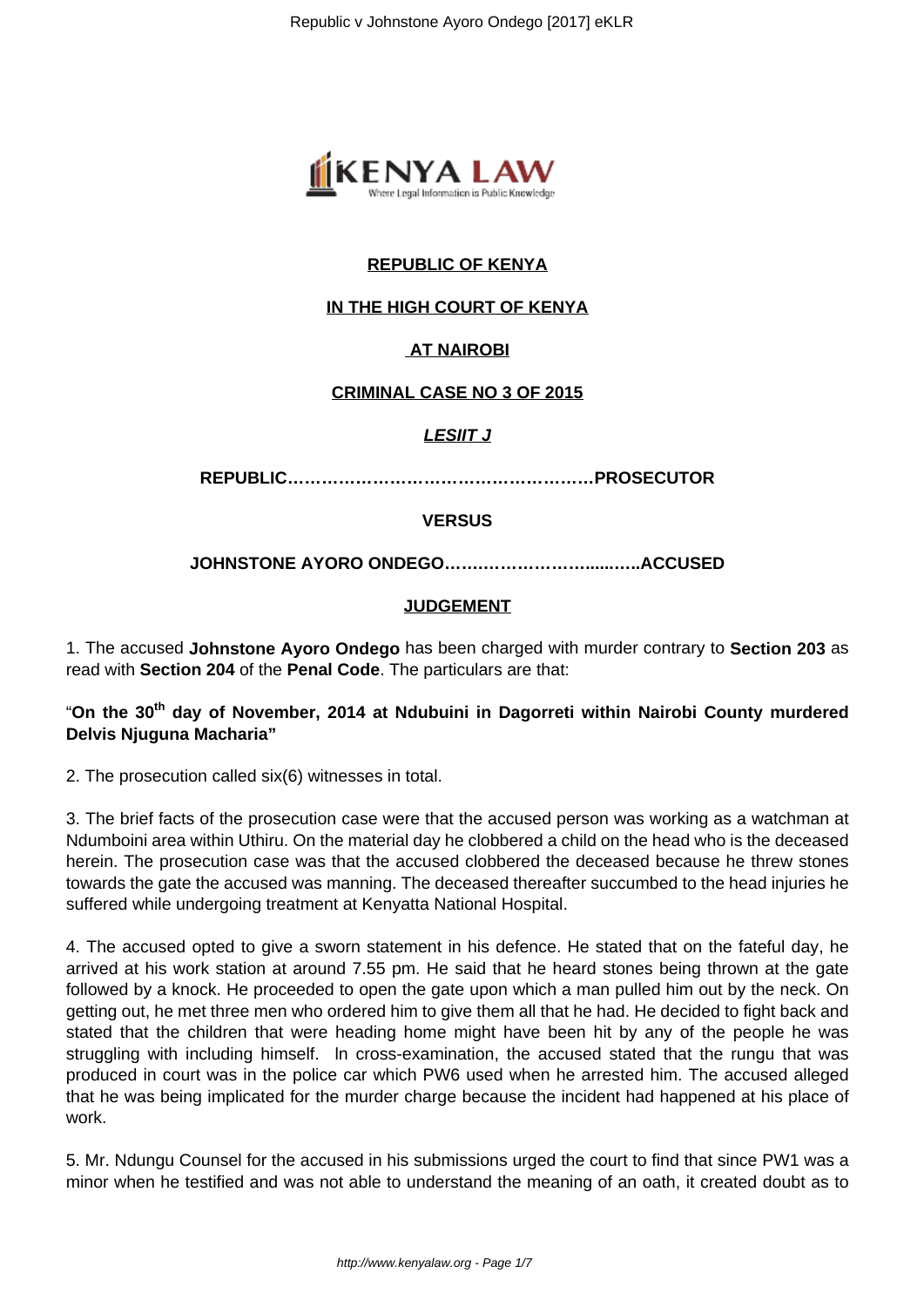the level of his intelligence. Counsel urged that the evidence of PW1 lacked corroboration and fell below the test set under **section 119(1)** of the **Oaths** and **Statutory Declarations Act**. Counsel further urged that there were inconsistencies in the evidence of PW1 in regard to the injury inflicted on the deceased. Counsel urged that PW1 testified that the deceased was hit on the head and ribs, yet the findings of PW5 the pathologist was that the injuries sustained by the deceased were only to the head.

6. Mr. Ndungu urged that the conditions of identification were not favourable for positive identification. Counsel urged that PW2 stated that she sent the kids to the shop after 7.15 pm, and that by that time it was already dark. Counsel urged the court to note that the accused in his defence stated that the lights in the area had gone off.

7. The learned Prosecution Counsel Ms Wafula submitted that the prosecution proved its case against the accused person. Counsel urged that even though PW1 was a minor, a voire dire examination was carried out by the court and was satisfied that he could testify. Counsel urged that the evidence of PW1 received corroboration from the evidence of PW2 who testified that when she went to where the accused worked after the incident, she heard the accused tell the police as he surrendered the murder weapon that he had hit the deceased.

8. Wafula submitted that the evidence of the pathologist, PW5 was in tandem with the evidence of PW1 in that he formed the opinion that the cause of deceased death was severe head injury due to blunt force trauma. Counsel urged that the weapon used was recovered from the accused within one and a half hours after the incident.

9. Regarding malice aforethought, Ms Wafula urged that the accused was reckless and did not care if his action could cause death and that in the circumstances he used excessive force.

10. The issues for determination are:

**a. Whether PW1 was possessed of sufficient knowledge to testify, and whether he understood the nature of an oath, and finally whether his evidence required corroboration.**

**b. Whether the conditions of lighting at the scene of incident were conducive for a correct identification, free of error and mistake.**

**c. Whether the evidence of PW1 regarding the manner in which the accused injured the deceased was consistent with the pathologists finding on the cause of death.**

**d. Whether the prosecution has established that the accused had formed the intention to cause death or grievous harm to the deceased.**

**e. Whether the accused defence was reasonable, credible and logical.**

11. **As to whether PW1 was possessed of sufficient knowledge to testify, and whether he understood the nature of an oath, and finally whether his evidence required corroboration.** It is important that I begin by defining who a child of tender years is. **Section 2** of the **Children Act** defines a child of tender years **"means a child under the age of ten years**".

12. There has been debate whether the definition of a child of tender years under **section 2** of the **Children Act** applies to **section 19** of the **O&SD Act**. In a recent decision of the Court of Appeal sitting in Nyeri in **Patrick Kathurima v Republic, [2015] eKLR** it was observed: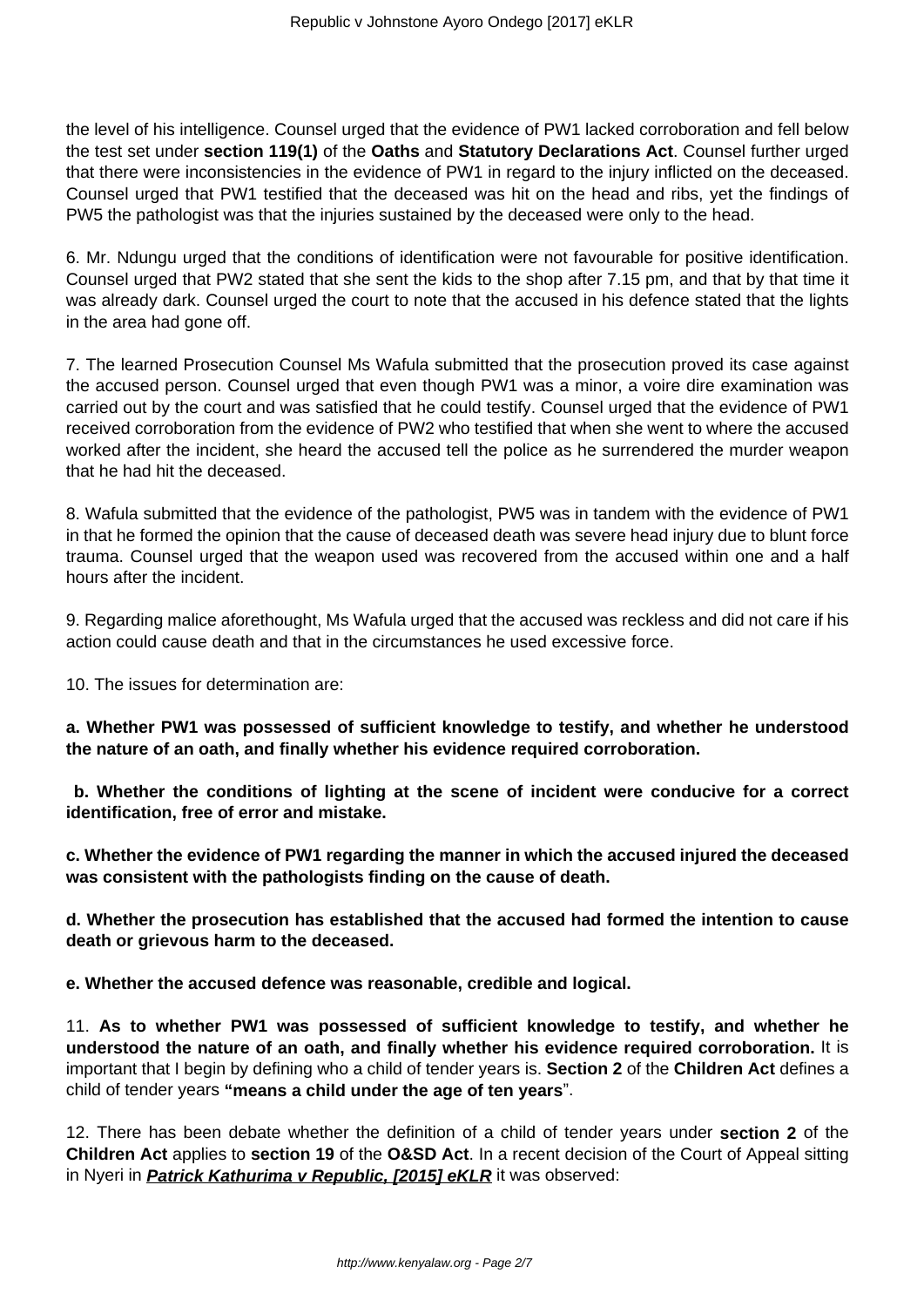**"Whereas the question of whether a child is of tender years remains a matter for the good sense of the court as was stated by this Court in MOHAMMED –VS- REPUBLIC [2008] IKLR (G&F) 1175,** we see no reason for departing from the observation made in **KIBANGENY** -VS-**REPUBLIC (Supra) that the expression "child of tender years" for the purpose of Section 19 of the [Act] means, "in the absence of special circumstances, any child of any age, or apparent age, of under fourteen years." That indicative age has been followed by courts ever since, See, for instance, JOHNSON MUIRURI –VS- REPUBLIC [1983] KLR 445, where this Court, in respect of a 13<sup>1</sup> /2 year old child approved the step taken by the trial court;**

"The learned Judge substantially followed the correct procedure before allowing her to be sworn by recording his examination of her whether she was possessed of sufficient intelligence to justify the reception of her evidence and that she understood the duty of speaking the truth".

**"We take the view that this approach resonates with the need to preserve the integrity of the viva voce evidence of young children, especially in criminal proceedings. It implicates the right to a fair trial and should always be followed. The age of fourteen years remains a reasonable indicative age for purposes of Section 19 of Cap 15. We are aware that Section 2 of the Children's Act defines a child of tender years to be one under the age of ten years. The definition has not been applied to the Oaths and Statutory Declaration Act, Cap 15. We have no reason to import it thereto in the absence of express statutory direction given the different contexts of the two statutes''.**

13. What constitutes a child of tender age is a matter for the good sense of the judge to decide. In the instant case, PW1 was aged 10 years when he testified and less than a year younger when he witnessed the incident. He was therefore a child of tender age.

14. Section 19 of the **Oaths and Statutory Declarations Act**, provides that:

**"19(1) Where, in any proceedings before any court or person having by law or consent of parties authority to receive evidence, any child of tender years called as a witness does not, in the opinion of the court or such person, understand the nature of an oath, his evidence may be received, though not given upon oath, if, in the opinion of the court or such person, he is possessed of sufficient intelligence to justify the reception of the evidence, and understands the duty of speaking the truth; and his evidence in any proceedings against any person for any offence, though not given on oath, but otherwise taken and reduced into writing in accordance with** [section 233](http://www.kenyalaw.org:8181/exist/kenyalex/actviewbyid.xql"id=KE/LEG/EN/AR/C/CHAPTER%2075/sec_233#KE/LEG/EN/AR/C/CHAPTER%2075/sec_233) **of the Criminal Procedure Code** [\(Cap. 75\)](http://www.kenyalaw.org:8181/exist/kenyalex/actviewbyid.xql"id=KE/LEG/EN/AR/C/CHAPTER%2075#KE/LEG/EN/AR/C/CHAPTER%2075)**, shall be deemed to be a deposition within the meaning of that section."**

15. From a clear reading of **section 19** of the **O&SD Act**, it is the duty of the court to form an opinion whether a child of tender years presented as a witness is possessed of sufficient intelligence to justify the reception of the evidence, and understands the duty of speaking the truth. The Act does not set out the means of forming that opinion, or the principles applicable in the exercise of determining the intelligence or understanding required to justify the reception of evidence. There are a myriad of cases discussing how to access whether a child was possessed of sufficient knowledge to testify and understands the duty to tell the truth. On this point the celebrated case of **JOHNSON MUIRURI VS REPUBLIC [1983] KLR 445,** Madan, Porter JJ & Chesoni Ag. JA held:

**(1) "Where, in any proceedings before any court, a child of tender years is called as a witness, the court is required to form an opinion, on a voire dire examination, whether the child understands the nature of an oath in which even his sworn evidence may be received if in the**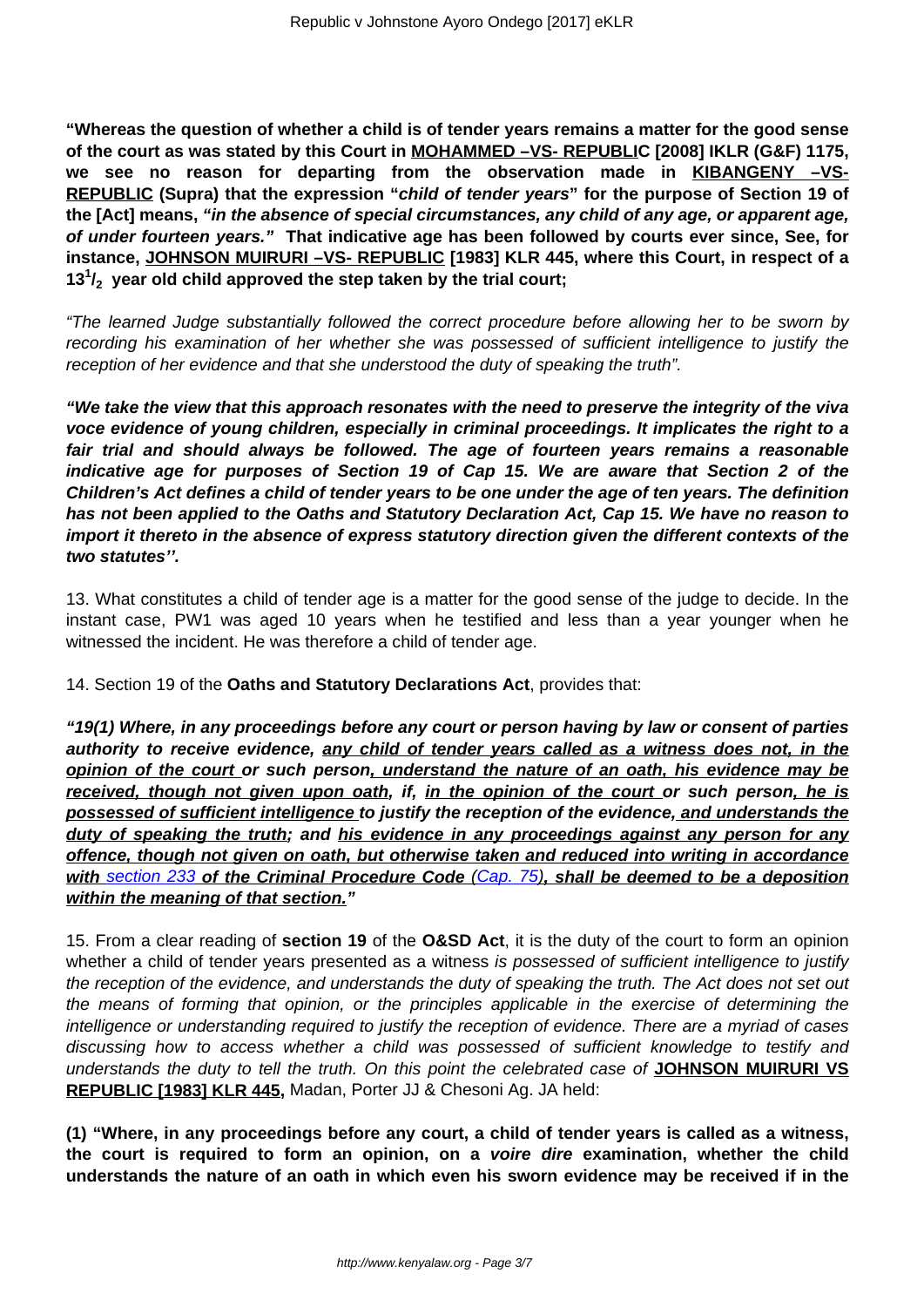**opinion of the court he is possessed of sufficient intelligence and understands the duty of speaking the truth. In the latter event, an accused person shall not be liable to be convicted on such evidence unless it is corroborated by material evidence in support thereof implicating him.**

**(2) It is important to set out the questions and answers when deciding whether a child of tender years understands the nature of an oath so that the appellate court is able to decide whether this important matter was rightly decided.**

**(3) When dealing with the taking of an oath by a child of tender years, the inquiry as to the child's ability to understand the solemnity of the oath and the nature of it must be recorded, so that the cause the court took is clearly understood.**

**(4) A child ought only to be sworn and deemed properly sworn if the child understands and appreciates the solemnity of the occasion and the responsibility to tell the truth involved in the oath apart from the ordinary social duty to tell the truth.**

**(5) The judge is under a duty to record the terms in which he was persuaded and satisfied that the child understood the nature of the oath. The failure to do so is fatal to conviction."**

16. In the instant case, I carried out a voire dire examination of PW1 and at the end of that examination I formed an opinion that PW1 was possessed of sufficient knowledge to justify receipt of his evidence and that he understood the duty to tell the truth. I also satisfied myself whether he understood the meaning of an oath. I formed the opinion that he did not understand what an oath is. Consequently I ruled that PW1 could testify but not on oath.

17. **As to whether the evidence of PW1 required corroboration**, **section 19** of the **O&SD** Act stipulates that such evidence once received in any proceedings against any person for any offence, though not given on oath, but otherwise taken and reduced into writing, shall be deemed to be a deposition within the meaning of that section. Secondly in **Muiruri** case, supra, it was held that corroboration of the unsworn testimony of a child is required to found a conviction. Thirdly it will suffice to state that the nature of corroboration required is material and independent corroboration. I will get back to this later.

18. **As to whether the conditions of lighting at the scene of incident were conducive for a correct identification, free of error and mistake.** On the issue of identification we have the evidence of PW1 himself. In his unsworn statement, PW1 stated that on  $30<sup>th</sup>$  December, 2014 at around 6.45, PW2 the mother sent him and the deceased to buy some food for supper. On their way they met a neighbour's child by name Kennedy. PW1 stated that he left the deceased and Kennedy together. PW1 stated that on coming back to where he had left the deceased and his friend Kennedy, he saw the deceased and Kennedy throw stones that hit a gate. PW1 stated that he saw the watchman get out of the gate and chase the deceased and Kennedy. PW1 saw the accused get hold of the deceased and Kennedy, proceeded to hit the deceased legs and on the deceased falling on the ground, the accused hit the deceased on the head and ribs. In cross examination, PW1 explained that he was able to clearly see the accused clobbering the deceased as it was not dark.

19. PW2 a mother to the deceased and PW1 stated that on 30<sup>th</sup> December, 2014 at around 7.15 pm she sent PW1 and the deceased to buy some tomatoes. After a span of about 45 minutes, she became anxious as they had not returned yet. PW2 stated that soon thereafter PW1 came back running and asked her to get out of the house quickly because Delvis the deceased had been hit by a watchman and had fallen on the road. On PW2 enquiring from PW1 what the deceased had been hit with, PW1 replied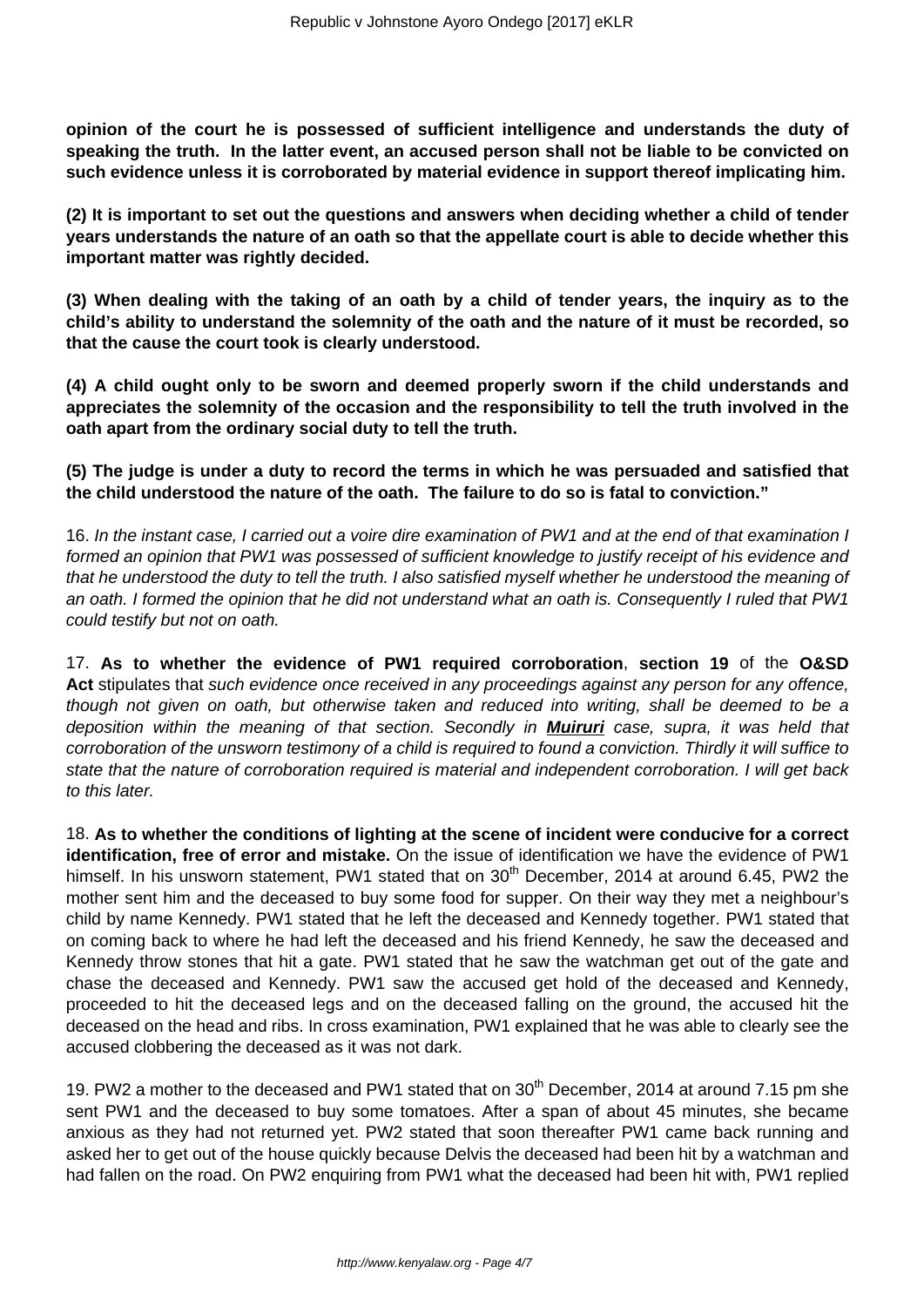to her that it was a club.

20. A club was recovered from the accused. PW6, a police officer who recovered the weapon from the accused testified that PW1 took him, another police officer and PW2 and another to a gated premises where the accused was working as a watchman. PW1 identified the accused as the culprit. He also identified the club as the weapon used to hit the deceased. While at the scene with PW1 and PW6 and others, PW2 testified that she heard the accused admit that he hit a child that day.

21. Apart from this evidence I did find that the accused admitted most of the facts constituting this offence both in his sworn statement and by his conduct. In his defence the accused stated

**"I was on duty working. The deceased was not involved in the wrestling. He was not part of it. He was just passing by when he was involved. I am very sad that he lost his life in a fight which was not his… I think the child was hit by the club as me and one of the 3 men wrestled to take control of it."**

22. Having considered the accused sworn defence I find that it was an admission of most of the facts. The accused admits the deceased was at the place of his work. He admitted that he hit him. He acknowledges that the deceased was not part of the scuffle leading to him being hit. The accused therefore admits the deceased was at the scene of incident, that he, the accused hit him with a club.

23. The accused however denied that he hit the deceased with the club produced in court as P. Exhibit 4. He said that the club he hit the deceased with was a plastic one which he did not hand over to the police. I find that the accused admitted the incident took place. That corroborated PW1's evidence. It was an admission. In the circumstances I find that the evidence of the child of tender age, PW1 was corroborated by independent and material evidence.

24. **Whether the evidence of PW1 regarding the manner in which the accused injured the deceased was consistent with the pathologists finding on the cause of death.** PW1 stated that he saw the accused hit the deceased on the head and the ribs. He also said that all this time he was with the deceased, the deceased was crying and complaining of headache.

25. PW5 a pathologist based at K.N.H produced the report she completed after conducting post mortem examination on the body of the deceased. This was on  $2<sup>nd</sup>$  of January, 2015. The pathologist noted injuries on the nervous system which were acute haemorrhages in frontal subarachnoid haemorrhage; acute global subdural haematoma and features of increased intracranial pressure with tonsila haerniations. PW5 formed the opinion that the cause of death was severe head injury due to blunt force trauma due to assault.

26. The pathologists finding at post mortem is in tandem to PW1's evidence of where he witnessed the accused hit the deceased. The accused admits as much in his defence. The defence took issue with failure by the pathologist to find injuries on deceased legs or ribs. That in my view is inconsequential as the primary duty of the doctor was to find the cause of death.

27. **As to whether the prosecution has established that the accused had formed the intention to cause death or grievous harm to the deceased.** The prosecution's case was that the accused over reacted against the deceased and another child when they threw stones at his gate. The accused is said to have come out with a club, attacked both children. The deceased was hit severely on the head. **Section 206** of the **Penal Code** sets out what constitutes malice aforethought thus: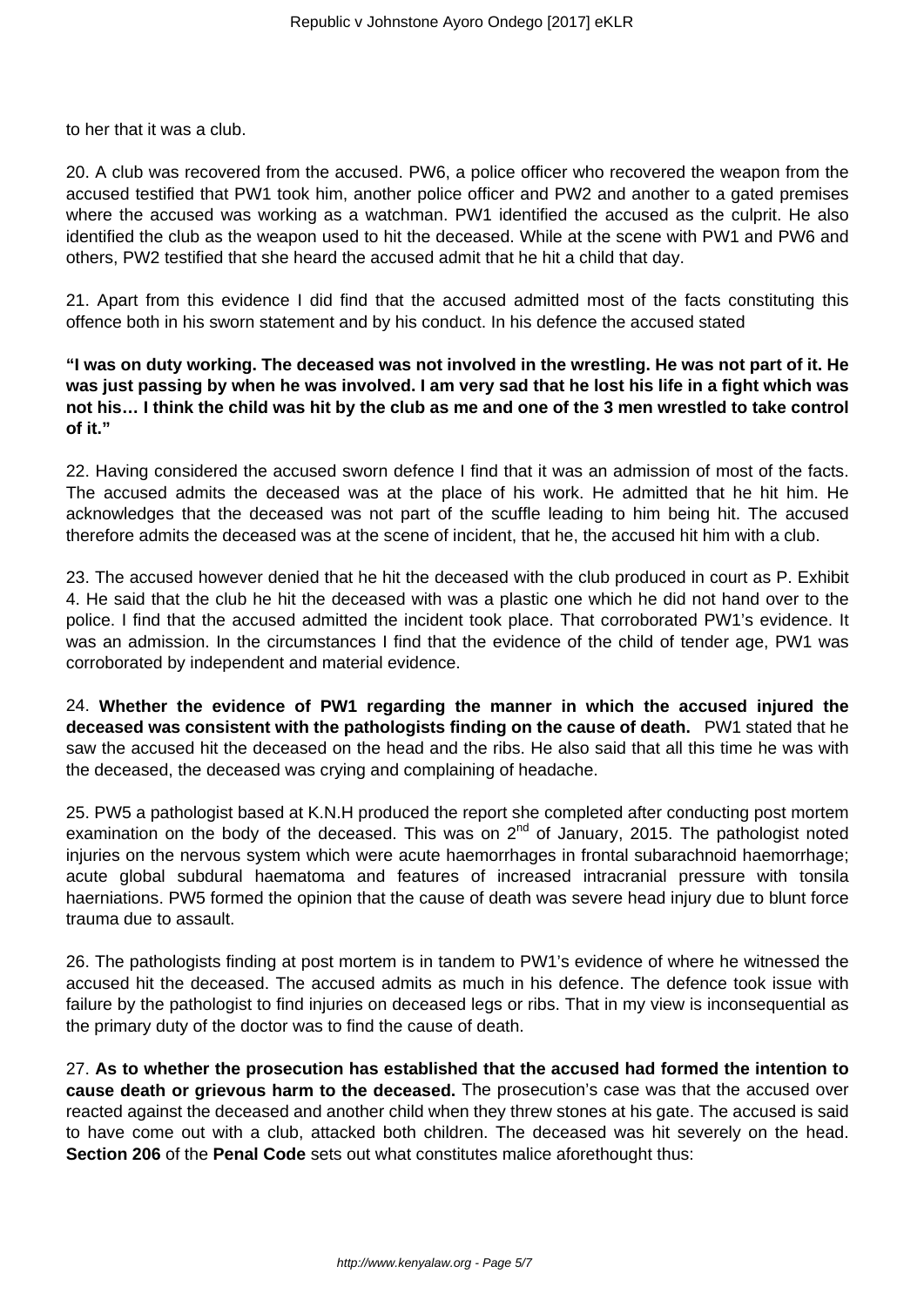**"Malice aforethought shall be deemed to be established by evidence proving any one or more of the following circumstances:**

**a) An intention to cause the death of or to do grievous harm to any person, whether that person is the person actually killed or not,**

**b) Knowledge that the act or omission causing death will probably cause the death of or grievous harm to some person, whether that person is the person actually killed or not, although such knowledge is accompanied by indifference whether death or grievous bodily harm is caused or not, or by a wish that it may not be caused;**

**c) An intent to commit a felony;**

**d) An intention by the act or omission to facilitate the flight or escape from custody of any person who has committed or attempted to commit a felony."**

28. The accused overreacted in his actions towards the deceased and the other child with him. In my view, he was trying to discipline the children. However he used excessive force, first with a heavy and blunt club, and hitting at sensitive part of the body.

29. **As to whether the accused defence was reasonable, credible and logical.** The accused admitted that he hit the deceased. He however denied using the club exhibited in court as P. Exhibit 4. The accused stated that it was PW6, a police officer he had a grudge with before this incident who had P. Exh. 4 in his car.

30. Regarding the club PW1, 2 and 6 all said that it was the accused who handed over the club to the police from his sentry at the gate. I noted that in cross examination of each of these witnesses, none of them were questioned about the club. No suggestion was put to them that the accused did not have it the club. Or that PW6 planted it on the accused having come with it in his car. The accused denial regarding the club was an afterthought and was not true in all the circumstances of the case.

31. The accused also brought in the presence of three men saying he was a victim of an attack by three men. That in the ensuing struggle as the men tried to rob him is when the deceased who was passing by was hit. The issue of three men at the scene did not feature anywhere until at the accused defence. Even during cross-examination of PW1 no suggestion was made to him that three men apart from the deceased were at the scene. I find the introduction of three men an afterthought. To that extent I find that accused defence that he hit the deceased accidentally, and with a plastic club unreasonable, illogical and incredible. I find the accused's defence partly admitted the incident but qualified it as indicated in this judgment.

32. Having carefully considered the entire evidence, I find that the prosecution has proved beyond any reasonable doubt that the accused attacked the deceased, hit him severely on the head causing him injuries from which he died. I find however that the prosecution failed to prove malice aforethought. For that reason I find that the charge of **murder** contrary to **section 203** of the **Penal Code** was not proved.

33. I find that the prosecution has established the lesser charge of **manslaughter** contrary to **section 202** of the **Penal Code**. Consequently, I substitute the charge against the accused from **Murder** contrary to **203** of the **Penal Code** to **Manslaughter** contrary to **section 202** of the **Penal Code**. I find the accused guilty of the substituted charge of **Manslaughter** under **section 322** of the **Criminal Procedure Code,** and convict him accordingly.